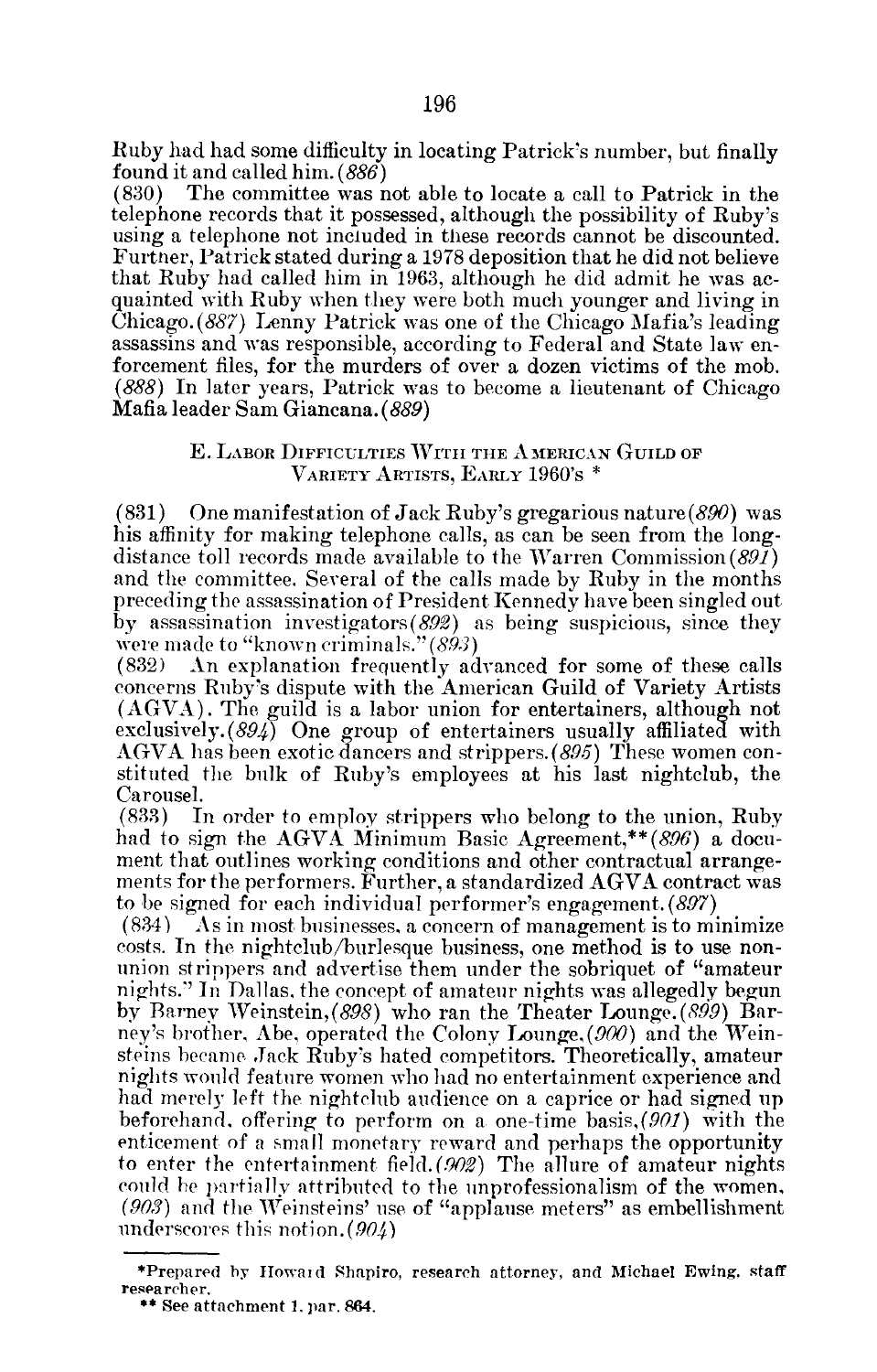(835) In truth, amateur nights may have been used as a subterfuge to allow the club operators to hire nonunion performers at a much lower salary than union strippers.  $(905)$  Andrew Armstrong, Ruby's assistant at the Carousel, stated that the same group of women performed in the amateur night promotions, taking a turn at each club, and that most were not really "amateurs."  $(906)$  Abe Weinstein admitted that even union performers were used during amateur nights, (907) presumably at lower, nonunion salary scales.<br>(836) Amateur nights were profitable

Amateur nights were profitable endeavors for the Weinsteins, and Jack Ruby naturally tried to duplicate their success. (908) Unfortunately, the Weinsteins' amateur nights were more popular than those at the Carousel, (909) since Ruby had less funds and therefore less women. (910) Accordingly, Ruby altered his competitive tactics and decided that all amateur nights should be prohibited.<br>(837) Ruby believed this dispute was within AG

Ruby believed this dispute was within AGVA's jurisdiction and that amateur nights violated AGVA's constitution and rules, (911) which prohibited union entertainers such as emcees and musicians from working with amateurs. (912) As early as March 1961, he complained, and possibly threatened, Irving Mazzei, the western regional director for  $AGVA$ , (913) telling Mazzei that his competitors were holding their amateur nights on the same night of the week as he was and that Ruby wanted AGVA either to force his competitors to change their nights or have amateur nights completely discontinued. Mazzei told Ruby he would look into the matter.  $(914)$ <br>(838) When Mazzei visited Dallas in Octobe

When Mazzei visited Dallas in October 1961, the same discussion occurred, and again in October 1962. (915) The dispute gained strength in 1963, particularly in the months preceding President Kennedy's assassination, and in an attempt to settle the problem Ruby solicited the possible aid of many of his acquaintances in Dallas; (916) he also contacted other individuals that he had not previously known.<br>(839) Most of these contacts were AGVA officials, including Thomas Most of these contacts were AGVA officials, including Thomas Palmer, the branch manager of AGVA's Dallas local in 1963, (917) <sup>a</sup> position he had assumed in 1962. Palmer said Ruby was continuously complaining about amateur night policies. (918)<br>(840) In October 1962, Palmer received a d

In October 1962, Palmer received a directive from AGVA's New York office that amateur nights should be halted. Later, a second order from Mazzei indicated that amateur nights were sanctioned on a conditional basis,  $(919)$  within a framework preventing  $AGVA$ strippers from being displaced and having competition.  $(\bar{920})$  It is unclear whether there was <sup>a</sup> further restriction on how many nights per week clubs could sponsor amateur nights (921) Mazzei had a slightly different recollection that an AGVA order to stop amateur nights came out in February <sup>1963</sup> . He believed Ruby called him in an elated mood, being quite happy to comply. (922)<br>(841) Apparently there was confusion as to v

Apparently there was confusion as to what position the union was taking. (923) Palmer was receiving orders and counterorders and was unable to present a fixed policy to Ruby and the Weinsteins.  $(924)$ Ruby seemed to interpret this ambiguity as discriminatory enforcement, whereby the Weinsteins were allowed to have amateur nights but Ruby was not.  $(925)$ <br>(842) Ruby felt comp

Ruby felt compelled to contact higher officials within AGVA, and the result was numerous telephone calls during the summer of <sup>1963</sup> and <sup>a</sup> trip to New York in August. Several of the calls were to Joey Adams, the national president of AGVA, who stated that AGVA investigated Ruby's complaint and found the Weinsteins were paying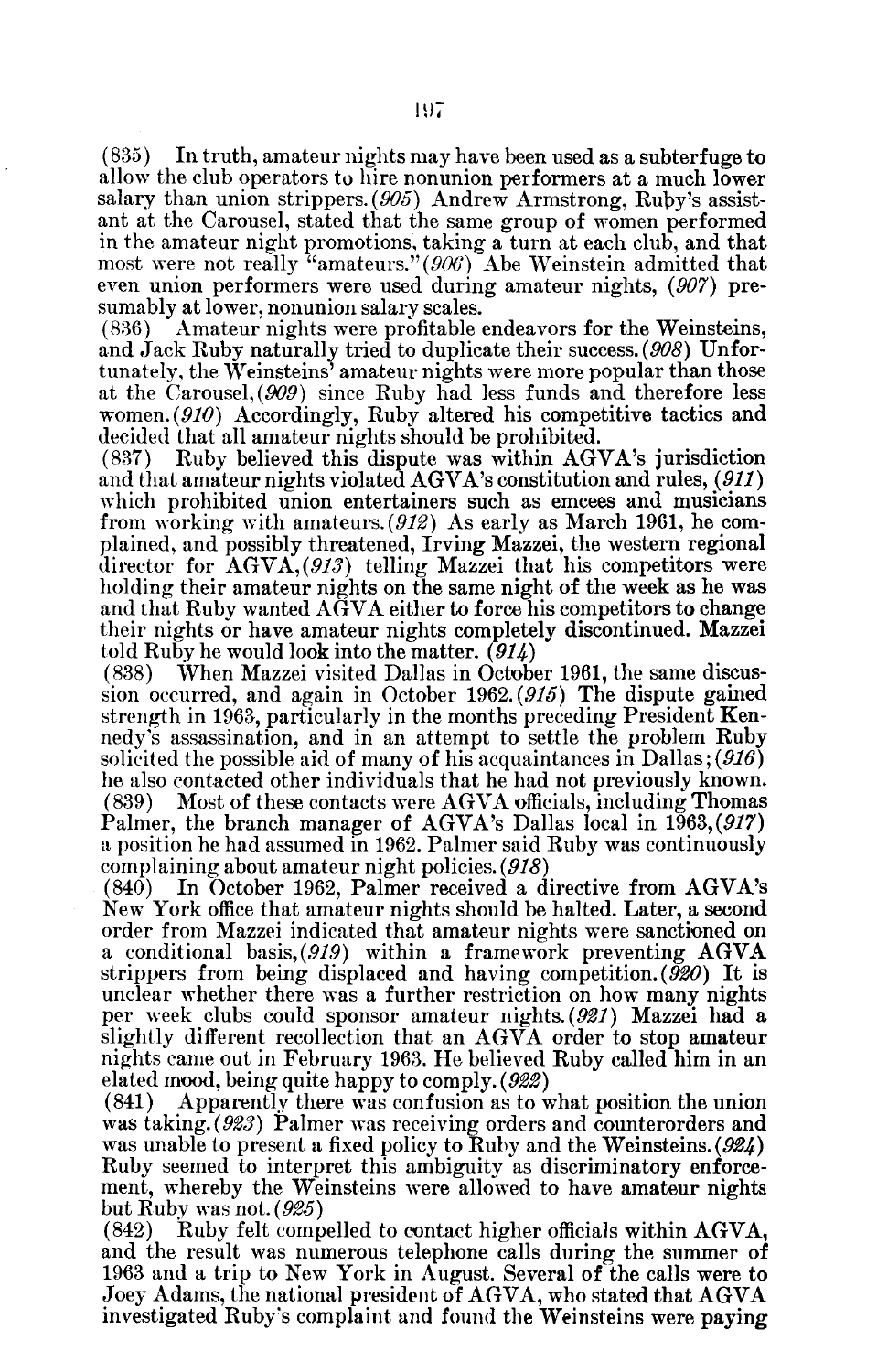the women in question. Therefore they sere not amateurs.  $(926)$  Unfortunately, this rationalization relied on semantics and completely missed the point of Ruby's contentions.<br>(843) In New York, Ruby attempted

In New York, Ruby attempted to see Bobby Faye, AGVA's national administrative secretary, and Jackie Bright, another AGVA official,  $(927)$  but they refused to meet him, with Faye shunting him to his assistant, Delores Rosaler. (928) Adams and Faye, as well as other AGVA officials, could not concern themselves with Ruby's problems because they were -embroiled in an internal AGVA struggle which was also brewing in the months preceding the assassination (929) and

coincidentally came to a head in the days before the tragedy. Ruby was becoming exasperated. AGVA could not, or would not help, and he was losing money and customers. (930) He eventually discontinued his own amateur nights and resorted to giving away, as an enticement to patrons, prizes such as dishes and audio equipment. (931) Ruby continued to try to have the Weinsteins' amateur nights stopped by contacting non-AGVA persons, but all attempts were fruitless. He called Lewis McWillie, a long-time friend working at a casino in Las Vegas, wanting to know if  $M<sub>c</sub>$  Willie knew the president of the union.  $(9\bar{3}2)$  McWillie did not, but he put Ruby in touch with William Miller, who supposedly knew the president, and Ruby and Miller had several telephone conversations. (933) While in New York, Ruby visited Joseph Glaser, the head of Associated Booking, a talent agency. (934) Glaser refused to do any favors for Ruby, including contacting AGVA on his behalf, and later described Ruby as <sup>a</sup> "mental case,  $\stackrel{3}{\sim}$  a "phony" and a "namedropper." (935) (845) Ruby made a number of calls to Mike Shore, a

Ruby made a number of calls to Mike Shore, a friend of Earl Ruby,  $(936)$  his brother, and an individual involved in the entertainment business in Los Angeles. Ruby told Shore of his discriminatory enforcement problem and asked Shore to contact Mazzei or any other AGVA officials, even though Shore was not personally acquainted with any of them. Shore contacted Bobby Phillips, who worked in the Los Angeles office of Associated Booking, (937) as well as an individual whose last name was Rio,  $(938)$  but these efforts were to no avail.<br>(846) On August 4, 1963, Ruby called Barney Ross in New York. On August 4, 1963, Ruby called Barney Ross in New York.  $(959)$  Ross, a boyhood friend of Ruby and a former professional boxer, was employed in the talent agency field, but he too was unable to

help.(*940*)<br>(847) Th Throughout August, Ruby continued to call AGVA officials such as Mazzei and Adams: In September and October, he seemingly reduced his efforts, but at the end of October and during November there was a renewed flurry of telephone calls apparently relating to his labor problems.

(848) One call was to Irwin Weiner. a Chicago bail bondsman whose connections to organized crime and Teamsters officials are well-documented.  $(941)$  While Weiner had grown up in the same Chicago neighborhood as the Ruby family and went to school with Earl Ruby, contact with Jack Ruby had been almost nonexistent. The October 26 call was most surprising to him. Weiner's sworn explanation of their 12-minute conversation was

Jack Ruby called me. Evidently he had a night club in Dallas, Tex. He had a strip tease night., one night a week he had an amateur strip tease. Some union that was affiliated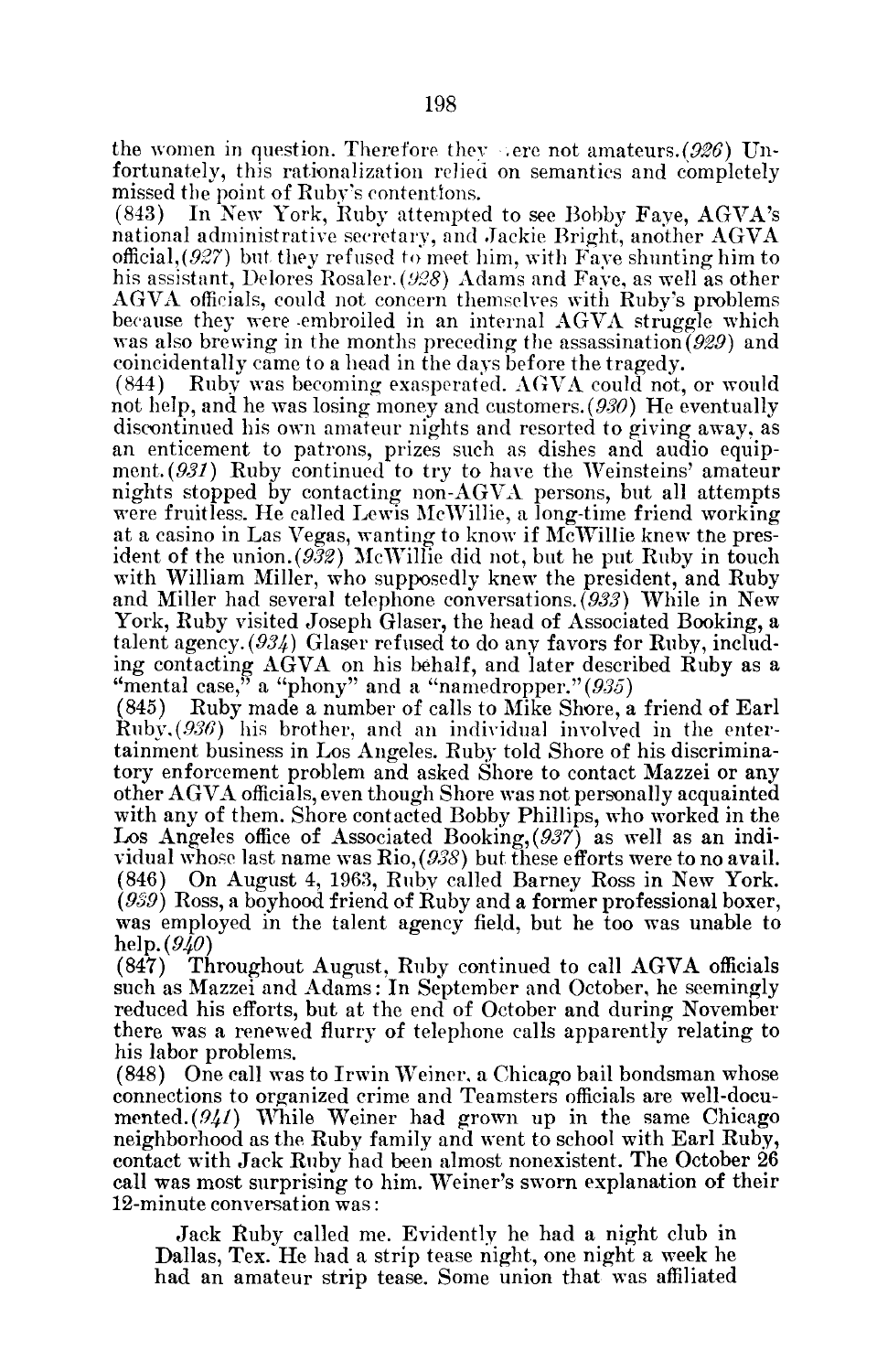with entertainers had stopped him They asked him to stop because the amateur entertainers were not members of the union.

He stopped me and another competitor of his opened up. He called me and wanted to know if <sup>I</sup> could write <sup>a</sup> bond. He was looking to get an injunction . The lawyer told him if he got an injunction he would have to put up a bond. He asked me if I would do that and I told him no. Then he told me he was going to file a lawsuit.  $(942)$ 

(849) The injunction apparently would have prevented the Weinsteins from holding amateur nights . The committee was unable to find any other indications that Ruby was planning or had begun to implement any sort of legal action against the Weinsteins.  $(94\bar{3})$  Accordingly, his request to Weiner seemed odd, due to their limited relationship, Weiner's residence in Chicago, and Ruby's acquaintances with other bondsmen in Dallas and California. (944)

(850) Early in November, Ruby had at least one, and probably two, conversations with Robert (Barney) Baker, an associate of Jimmy Hoffa and another individual with numerous links to criminal figures.  $(945)$  The number and sequence of calls between Ruby and Baker is in question. Ruby told Baker that an unidentified mutual friend suggested the contact, and again explained that his competitors were "attempting to knock him out" and that AGVA was "giving him <sup>a</sup> headache."  $(946)$  He wanted Baker to intervene in his union negotiations. Baker replied that he could not do so because that would be a violation of his parole conditions . Further, Baker did not know anybody with AGVA.(947)

(851) On the same day that Ruby had a 14-minute conversation with Baker, he also called Teamsters official Murray (Dusty) Miller in Miami.  $(948)$  Miller told the FBI only that the call involved Ruby's dispute with  $AGVA. (949)$  He told the committee that Ruby stated that a mutual friend suggested the contact, that he had heard that Miller was friendly with the president of AGVA, and that he needed some assistance from its national office. Miller did not know the AGVA president, and he discontinued the conversation when Ruby identified their mutual friend as Barney Baker. (950) (852) Several days later, Ruby called Frank Goldstein, a

Several days later, Ruby called Frank Goldstein, a resident of San Francisco who was involved in gambling activities. (951) Goldstein had known Ruby in Chicago, and Eva Grant may have known and worked with Goldstein in San Francisco(952), but he was surprised to hear from "Sparky," as this was only the first or second time Ruby had ever called him. (953) Ruby wanted somebody who had an "in" with the union. Goldstein told him that his union associations were in the news media field and not the entertainment

business.  $(954)$ <br>(853) The ca The calls to Weiner, Baker, Miller and Goldstein constitute the "suspicious" AGVA-related calls that are known to have been made by Ruby in the months preceding the assassination. They have been used as a basis for speculation that Ruby had links with organized crime, Jimmy Hoffa and the Teamsters, and other criminal enterprises. Ruby himself told the Warren Commission that they were  $\alpha$  not related to the underworld." (955)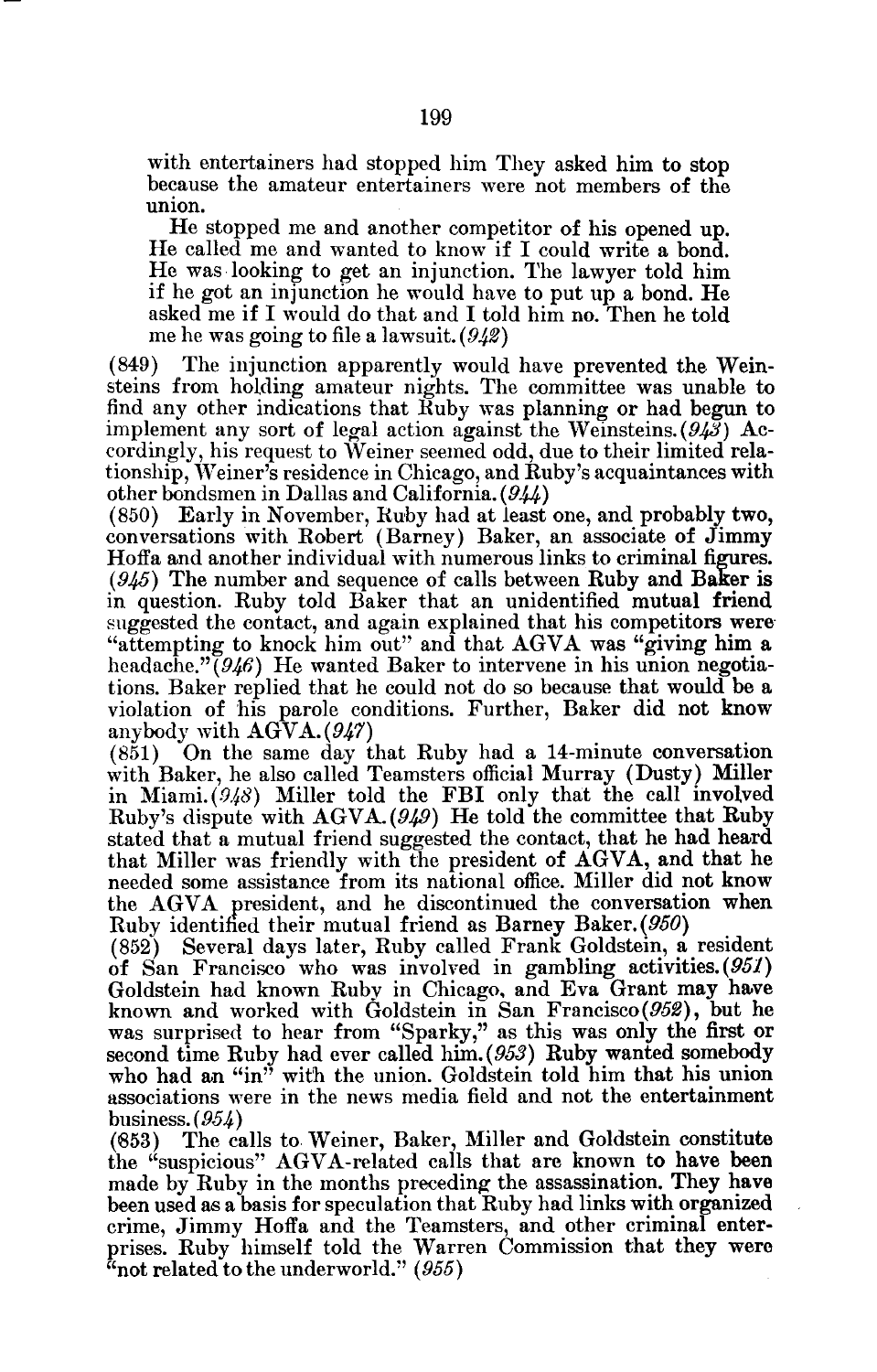(854) Following the call to Goldstein, Ruby went back to the AGVA officials, calling Bobby Faye approximately six times (956), including four calls on November 13, 1963. He also called Mazzei at Mazzei's unlisted home number in California, (957) and Alton Sharpe, Palmer's predecessor as Dallas branch manager, in Chicago, where Sharpe was serving as that local's branch manager. (958)

(855) Faye, as the national administrative secretary, was the true head of AGVA in 1963, with the presidency of the union being <sup>a</sup> largely titular position.  $(959)$  Earlier in 1963, Faye had contacted Mazzei, telling him that amateur nights must stop, not just in Dallas but around the country. (960) Mazzei passed the word to Palmer and the Dallas nightclub owners (this may have been Mazzei's February 1963 order) . Since the Weinsteins would not stop, deciding to continue amateur nights even though they would have to pay all performers involved, $(961)$  Ruby had to contact Faye in November. This time Faye apparently bypassed Mazzei and directly informed Palmer that amateur nights in the nature of an audience participation contest were taboo. (962) Palmer sent out a letter to the owners on November 13, 1963. (963) Faye also sent a personal letter to Ruby. (964)

(856) On November 20, Ruby made at least two calls to Sharpe, stating that he had received the November 13 letter but that Palmer was not acting in a reasonable manner, and asking if Sharpe could help him out.  $(965)$  He could not.<br>(857) The next day, Nove

The next day, November 21, 1963, the storm brewing within AGVA broke, leaving Faye, (966) Mazzei (967) and Sharpe (968) without jobs, a fate which also befell Palmer shortly thereafter.<br>(858) Opinions are mixed as to whether Ruby had a legitin

(858) Opinions are mixed as to whether Ruby had a legitimate argument and was actually a victim of discriminatory enforcement by AGVA. It has been suggested that the various Dallas branch managers may have intentionally favored the Weinsteins because of Ruby's pestering,  $(969)$  chronic complaining  $(970)$  and sometimes abrasive personality, (971) or perhaps because of surreptitious payoffs. Tony Zoppi, a Dallas newspaper columnist, told the committee that in his opinion one of the Weinsteins was paying off the union.  $(972)$  Palmer believed that he was one of the few AGVA officials who would not accept bribes in the course of their duties,(973) and Bobby Faye stated that Ruby's competitors may have had a "special relationship" with the branch manager(s)  $(974)$  An FBI source said that he "did not doubt Dolan [James Henry Dolan, branch manager in Dallas from 1957-60] may have used his position for extra income by requiring

pay-offs from band leaders and persons seeking entertainers." (975)<br>(859) It is also possible that Ruby was dealing with an organiz It is also possible that Ruby was dealing with an organization fraught with incompetence and corruption. Certainly  $AGVA$ 's internal problems in 1963 did not improve Ruby's plight. Neither did the possible corruption within AGVA. Palmer stated that dishonesty pervaded the upper echelon of the union,  $(976)$  and others have described AGVA as having "racketeer" links(977) and being associated with "smalltime hoodlumism."(978) Penny Singleton, the current president of AGVA and an individual involved in the <sup>1963</sup> power struggle, described the situation then as "abominable" and stated that the union was completely corrupt. (979)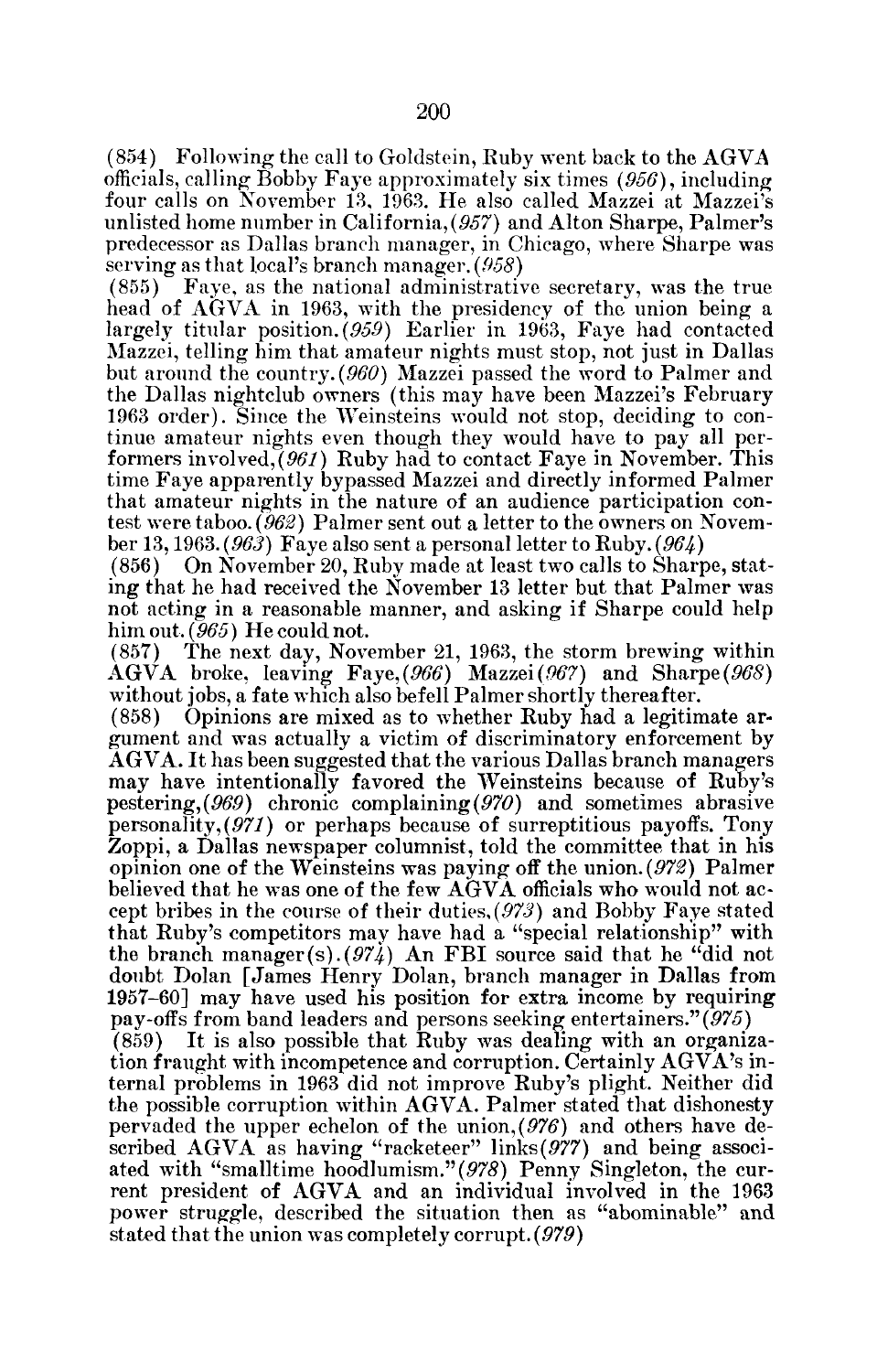(860) Both Ruby and the Weinsteins could have been blowing a trifling matter out of proportion. Palmer thought that after a while, the amateur nights were no longer profitable for the Weinsteins, but they continued them merely to frustrate and anger Ruby. (980) (861) Conversely, Palmer thought that Ruby may have pursue

Conversely, Palmer thought that Ruby may have pursued the amateur night issue not because of a true belief in its validity, but because he hated the Weinsteins, (981) as well as to divert attention from his other difficulties with AGVA. (982) Ruby had difficulty adhering to the AGVA minimum basic agreement since it restricted the hours which <sup>a</sup> performer had to work and Ruby had a continuous show policy at the Carousel. (983) Further, he was often delinquent in the payments he had contracted to make to the AGVA welfare fund, even though these payments were not large.  $(984)$  He was delinquent during Palmer's tenure as Dallas branch manager,(985) but did become current, (986) perhaps due in part to Palmer's threat that Ruby would lose his AGVA license. (987) Ruby also encouraged his strippers to drink champagne with the customers, or at least to persuade the customers to purchase it themselves. (988) This practice is known colloquially as "B-girls," and AGVA members were not supposed to engage in it, although enforcement was difficult and rare. Although Andrew Armstrong stated that Jack Ruby did not allow solicitation of customers by his employees, (989) Heidi Lee Ballowe, a Ruby employee in <sup>1961</sup> and a member of AGVA's board in Dallas in 1963, stated the board had received two complaints that Ruby expected his dancers to associate with customers,  $(990)$  a practice obviously not sanctioned by AGVA.<br>(862)

Complaints to AGVA by strippers also involved alleged physical abuse by Ruby, (991) nonpayment of wages, and other contractual violations. One example was the contractual difficulties Ruby had with Janet Conforto ("Jada"), the stripper Ruby recruited in New Orleans. He found that her act tended to overstep the bounds of decency prescribed for the Carousel and accordingly Ruby attempted to remove her act from the Carousel roster before her contract had run out. Palmer was forced to intercede to resolve the problem.  $(992)$  A second example involved a dancer who used the stage name of Najada. She complained to AGVA in <sup>1961</sup> after Ruby slapped her, but Dolan told her to forget the incident.  $(993)$ <br>(863) It appears that Ruby's pro

It appears that Ruby's problems with AGVA were constant, often open-ended and unresolved, with few victories for Ruby. Most importantly, his labor problems with AGVA were real and even provided a plausible explanation for at least most of his actions, movements, and telephone calls in 1963. Indeed, testimony given to the committee supported the conclusion that most of Ruby's phone calls during late 1963 were related to his labor troubles. In light of the identity of some of the individuals with whom Ruby spoke, however, the possibility of other matters being discussed could not be dismissed. The explanations provided by several of the organized crime-connected figures Ruby was in touch with have not been corroborated and seem to have lacked credibility. While there can be no doubt that Ruby's difficulties with AGVA played an important part in his actions in 1963, his labor problems do not necessarily explain all significant aspects of his actions and associations during that period.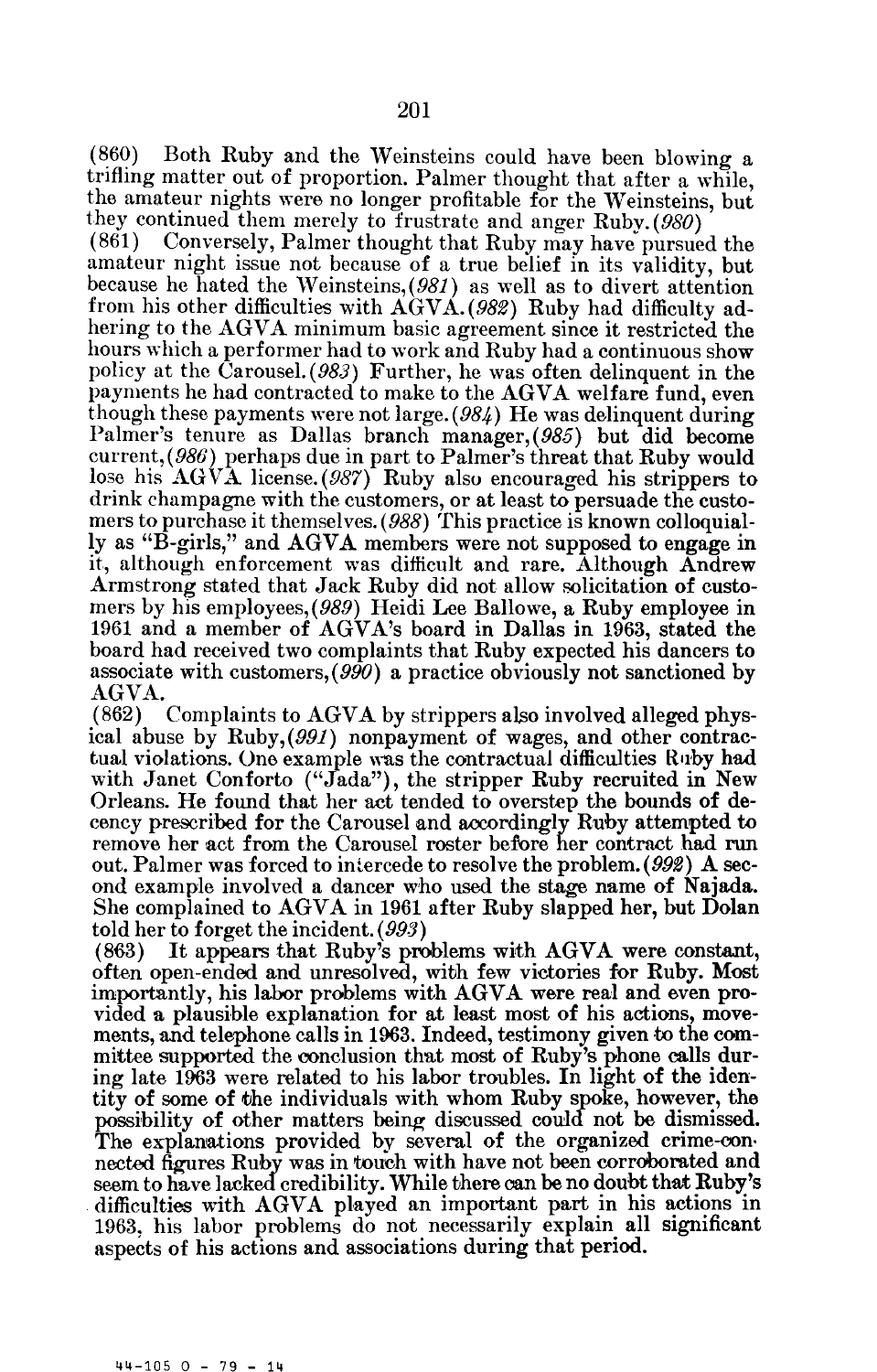Doverign Club) 150. Jond Minimum Basic Agreement (Night Clubs, Hotels, Cofes, Cobarets, Restaurants, Theatre Restaurants) AMERICAN GUILD OF VARIETY ARTISTS A branch of the Associated Actors and Artistes of America of filiated with the American Federation of Labor National Headquarters<br>110 WEST 57th STREET<br>New York 19, New York **RRANCH OFFICE** CLASSIFICATION.... ぐ 1996 by and between the  $AGREEMENT$  made this  $\angle$   $\angle$   $\angle$   $\angle$   $\triangle$   $\triangle$   $\triangle$   $\angle$   $\angle$   $\angle$  $\sqrt{2}$ AMERICAN GUILD OF VARIETY ARTISTS, its successors and assigns (hereinafter called AGVA), and (owner's name, if individually owned, or all partners' names) doing business as.  $(1)$ (trade name, if any) reiga Club da عدمه incorporated under the laws of the State of. (if owned by corporation give full name of corporation) <u>Lo v</u> <u>execope, Clu</u> their heirs, successors and assigns (hereinafter called Employer) operating the their heirs, successors and assigns (hereinafter called Employer) operating the  $\frac{C}{C}$ s.El <u> Temmes</u> <u>ae</u>  $\overline{r}$ located at. City In consideration of the mutual promises herein contained, it is mutually agreed as follows:

1. AGVA RECOGNITION: The Employer hereby recognizes AGVA as the exclusive collective bargaining agency for all Artists in the Variety Field now or hereafter employed or otherwise engaged by the Employer during the term of

2. AGVA SHOP: The Employer agrees that all Artists whose services he uses, and all Artists employed by him or his representatives, directly or indirectly, will be members of AGVA in good standing, and will remain such memb

3. AGVA MEMBERSHIP: AGVA agrees that it is an open union and will admit to and retain in membership uny Artists the Employer wishes to employ subject to the Constitution and By-Laws, Eales and Regulations of AGVA with the

4. ACVA CONTRACTS: All contracts of employment shall be on or shall be deemed to be on the AGVA Standard Form of Artists Employment Contract. Nothing herein shall prevent any Artist from negotiating better terms and condit

5. BONDS: The Employer agrees to deposit and maintain with AGVA adequate security suitable to AGVA in the form<br>of cash covering compensation and transportation of, and welfare contributions for, the Artists who are, have b

6. GOVERNMENTAL BENEFITS: The Employer agrees to abide by and live up to all present and future State. County, Municipal and Federal ordinances, rules, regulations, subsection of and appli-<br>county, Municipal and Federal o

7. ARBITRATION: The Employer agrees that any and all controversies and disputes arising out of or relating to this Agreement or out of the Employment of Artists hereunder of a streament or out of the Employment of Artists

8. EEPECSENTATIVES: AGVA may designate deputies for its members in the establishment of the Employer and the Employer and the Employer and the Employer and the Employer and the Employer and the Employer and the Employer ar

9. LAWS GOVERNING: This Agreement shall be construed in accordance with the laws of the State of New York.

202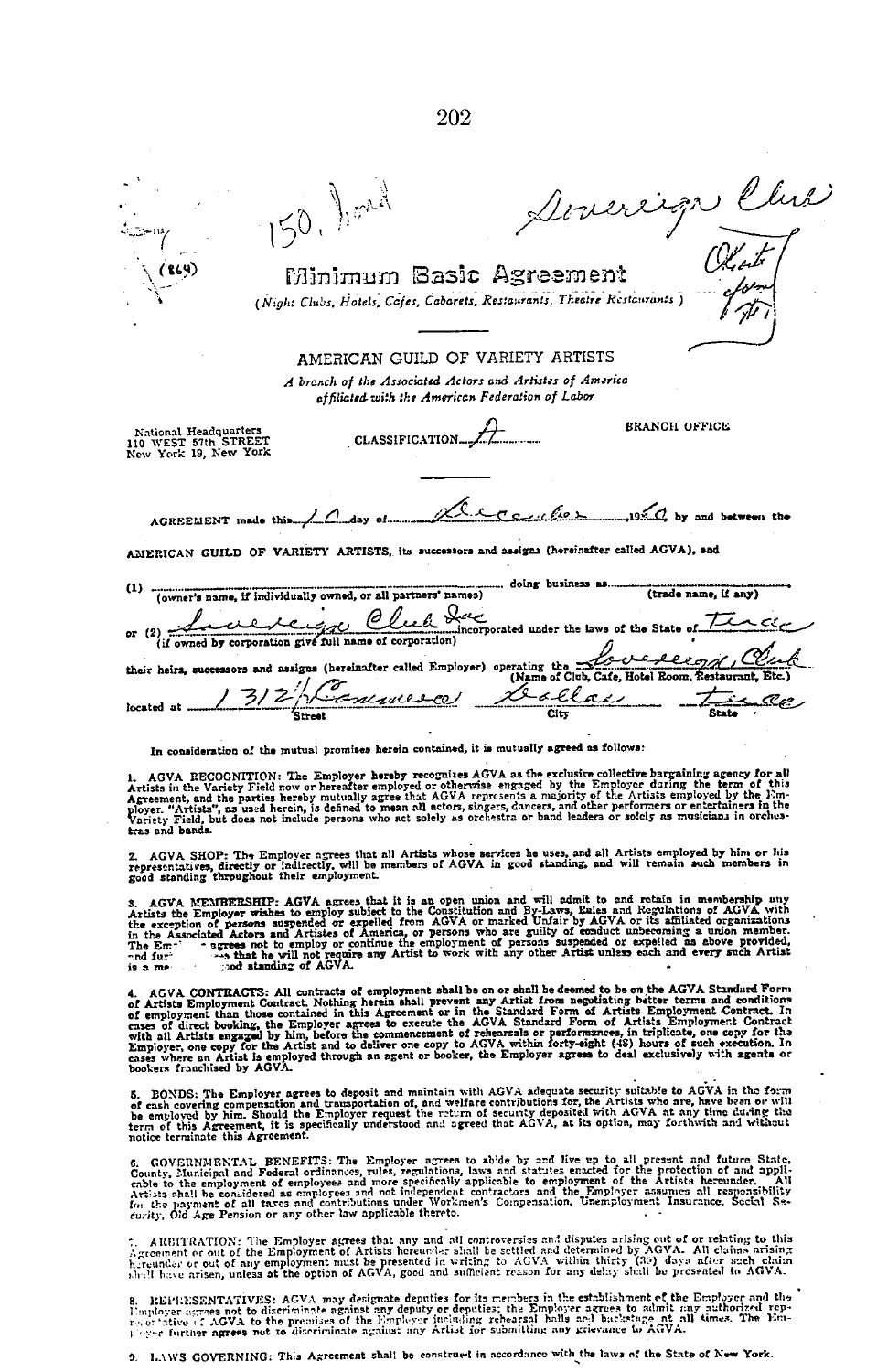10. TERM OF AGREEMENT: This Agreement shall terminate on December 30 of this year and shall be automatically re-<br>newed for one year and successive one year periods thereafter unless written notice to the contrary is given

11. TERNS AND CONDITIONS: The Employer agrees that the minimum terms and conditions governing the employ-<br>ment of Artists by the employer are those contained herein, and in all present and future rules and regulations of<br>A

12. MINIMUM COMPENSATION: The Employer agrees that the minimum compensation for Artists shall be as fol-

| Principals |  |  |  |  | $\frac{1}{25.00}$ net per person per week |  |                                                                                           |  |
|------------|--|--|--|--|-------------------------------------------|--|-------------------------------------------------------------------------------------------|--|
|            |  |  |  |  | 90m                                       |  | the company of the company of the company of the company of the company of the company of |  |

Chorus<br>
There shall be no docking because of performances omitted or cancelled by the Employer. Minimum compensation<br>
for Chorus Artists shall apply to ensemble work in unison only. Chorus Artists required to step out of

of that Chorus Artist's then prevailing salary.<br>
13. WORKING CONDITIONS: No Artist shall be required to give more than the communication of the paid for providence in excess of such number seach paid for providence and sha

day.<br>The Employer agrees to provide the Artists with a safe place to work; to provide adequate sanitary facilities for<br>all Artists; to provide safe, clean and sanitary dressing rooms (with separate accomodations for male a

14. TELEVISION: The Artis: shall not be required to perform or appear nor shall the Employer request or require<br>the Artist to perform or appear, directly or indirectly, in television regardless of the point of origin of th

15. MUSIC: The Employer, throughout the term of this contract, shall furnish to the Artist live musical accompaniment<br>according to the usual standard of his establishment for all performances of the Artist at the Employer'

16. SIGNATORIES: It is agreed that if this Agreement is signed by a Firm or Corporation as the Employer, the Indi-<br>viduals signing this Agreement on behalf of said Firm or Corporation jointly and severally agree to be boun

17. WELFARE FUND: The Employer is advised of an AGVA Welfare Program which provides for welfare benefits<br>for AGVA members. To assure the benefits of said Welfare Program to the performers engaged by the employer, the<br>-mplo

- 
- 
- 1. \$1.00 per person per engagement per day<br>2. \$2.50 per person per week of six days or more<br>3. \$3.50 per person per week for engagements outside the<br>1. \$3.50 per person per also alle also considered for the
	-

The Employer shall file or cause to be filed initis of the United States and Canada.<br>
The Employer shall file or cause to be filed with AGVA prior to or upon commancement of the suggement of each<br>
performer, the Weekly Boo

IN WITNESS WHEREOF, the parties have hereunto set their hands and seals the day and year first above written .

| Euroloyer JOVEREIGN CLUB IN<br>Full Name of Owner (Person/Firm or Corporation) |           |  |
|--------------------------------------------------------------------------------|-----------|--|
| By……                                                                           |           |  |
| (State Title of Signer if Firm of Corporation)                                 | JACK RUBY |  |
|                                                                                |           |  |
| Business Address of Owner                                                      |           |  |
| $\theta$ and<br>City and State                                                 |           |  |
| Operating the SOUE REIGH CLUB                                                  |           |  |
| (State Name of Club, Cafe, Hotel Room, Restaurant, Etc.)                       |           |  |
| (To be filled in by Branch)                                                    |           |  |
|                                                                                |           |  |
| AMOUNT OF INITIAL BOND \$ 150                                                  |           |  |
| RECEIPT 110. 11098                                                             |           |  |
| RECEIPT DATE $/2 - 19 - 66$                                                    |           |  |
|                                                                                |           |  |
| ational Representative or Branch Manager                                       |           |  |
| Tim Is                                                                         |           |  |

SMOILYN:23MSSM NO 331101:100 131?S j; .it,tt'~ 1 17 2 111 8Z 111 9ZJ **BECEIAED** 

AMERICAN GUHD OF VARIETY ARTISTS Bucce Balley

 $\ddot{\phantom{a}}$ Countersign

By National Administrative Secretary